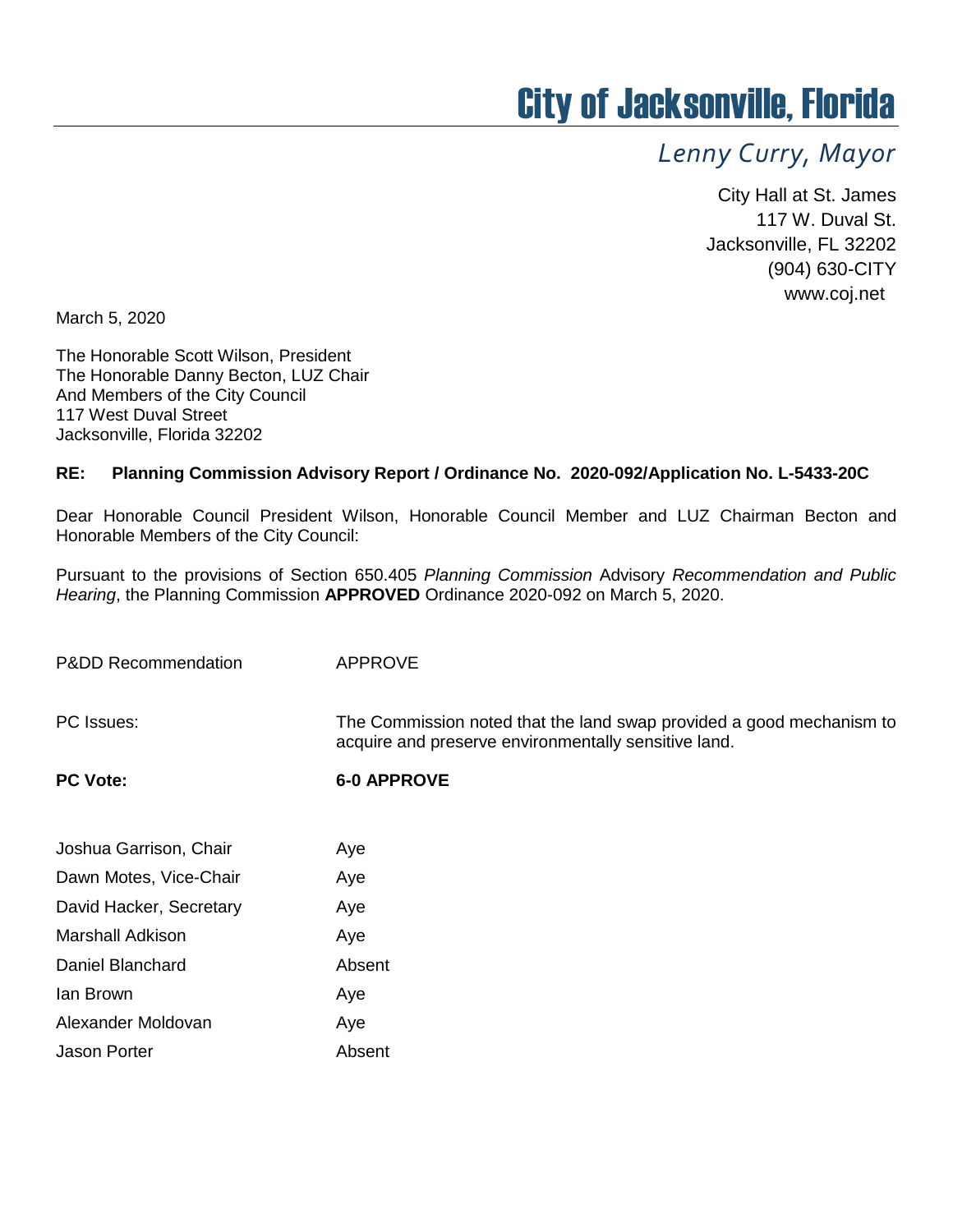Planning Commission Report March 5, 2020 Page 2

If you have any questions or concerns, please do not hesitate to contact me at your convenience.

Sincerely,

Kristen D. Reed

Kristen D. Reed, AICP Chief of Community Planning Division City of Jacksonville - Planning and Development Department 214 North Hogan Street, Suite 300 Jacksonville, FL 32202 (904) 255-7837 [KReed@coj.net](mailto:KReed@coj.net)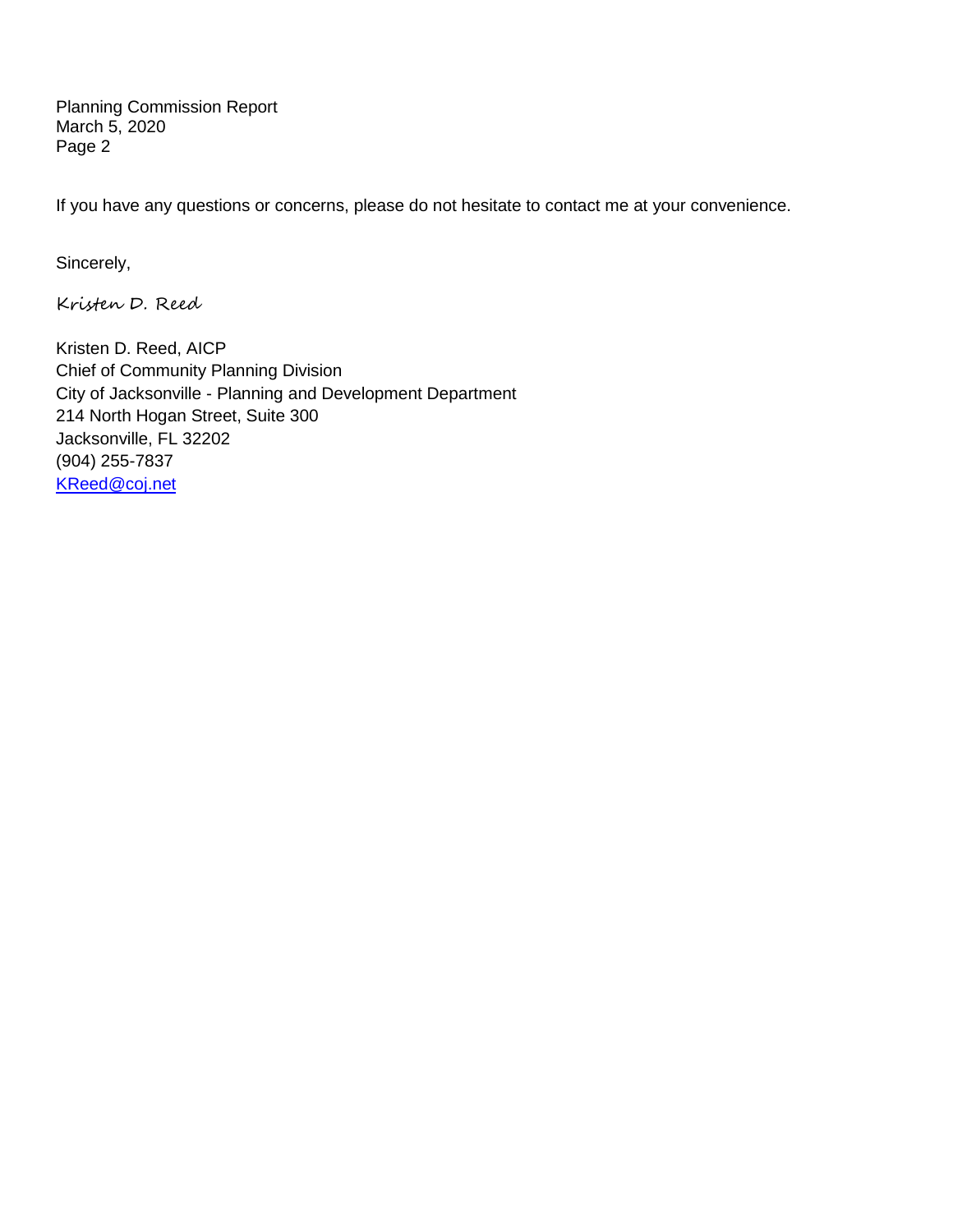### *Report of the Jacksonville Planning and Development Department*

#### *Small-Scale Future Land Use Map Amendment – February 28, 2020*

| <b>Ordinance/Application No.:</b> | 2020-92 / L-5433-20C                                                                        |
|-----------------------------------|---------------------------------------------------------------------------------------------|
| <b>Property Location:</b>         | 0 San Jose Boulevard (SR 13), east side of San Jose<br>Boulevard and south of Goodbys Creek |
| <b>Real Estate Number(s):</b>     | 148713 0100                                                                                 |
| <b>Property Acreage:</b>          | 2.37 Acres                                                                                  |
| <b>Planning District:</b>         | District 3, Southeast                                                                       |
| <b>City Council District:</b>     | District 5                                                                                  |
| <b>Applicant:</b>                 | City of Jacksonville                                                                        |
| <b>Current Land Use:</b>          | Conservation (CSV)                                                                          |
| <b>Development Area:</b>          | Suburban                                                                                    |
| <b>Proposed Land Use:</b>         | Neighborhood Commercial (NC)                                                                |
| <b>Current Zoning:</b>            | Conservation (CSV)                                                                          |
| <b>Proposed Zoning:</b>           | Commercial Neighborhood (CN)                                                                |
| <i><b>RECOMMENDATION:</b></i>     | <i><b>APPROVE</b></i>                                                                       |

### **APPLICANT'S JUSTIFICATION FOR THE LAND USE MAP AMENDMENT**

To facilitate a land swap between the City of Jacksonville and a private party.

#### **BACKGROUND**

The applicant proposes a future land use map amendment from Conservation (CSV) to Neighborhood Commercial (NC) and a rezoning from Conservation (CSV) to Commercial Neighborhood (CN) to facilitate a land swap with a private party. The companion rezoning is pending concurrently with this land use amendment application pursuant to Ordinance 2020-93.

The subject site is part of a Land Exchange Agreement pursuant to Ordinance 2020-148. As set forth in the Land Exchange Agreement, the subject 2.37 acre City of Jacksonville owned parcel will be conveyed to Chase Properties in exchange for the conveyance to the City of Jacksonville of approximately 52 acres of environmentally sensitive land

Ordinance 2020-92 / Application L-5433-20C Page **1** of **20**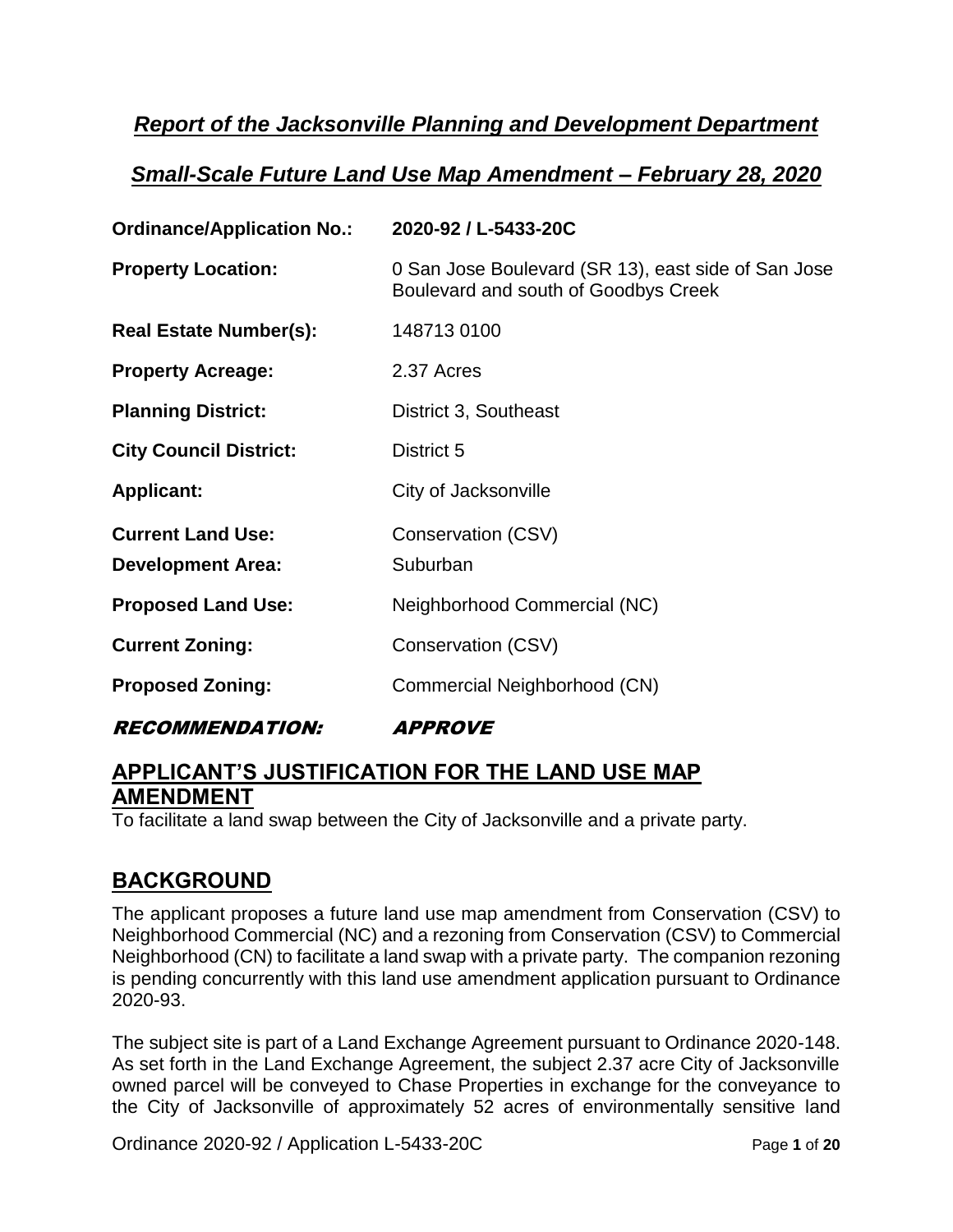currently in the Low Density Residential (LDR) land use category. The 52 acres abut Goodby's Creek and are in close proximity to the John T. Lowe Boat Ramp at San Jose Boulevard and Goodby's Creek. Upon acquisition of the 52 acres, it is the intent of the City to amend the land use category on the site to Conservation (CSV).

Additionally, the subject parcel includes a conservation easement restriction that was placed as an offset for the construction of the John T. Lowe Boat Ramp. Chase Properties is working with appropriate agencies to amend the conservation easement restrictions.

The property is located on the east side of San Jose Boulevard, a major arterial roadway, and just south of Goodby's Creek. The 2.37 acre site abuts a larger 32 acre parcel that is in the Conservation land use category.

The adjacent land use categories, zoning districts and property uses are as follows:

*North:* Land Use: NC Zoning: PUD Property Use: Assisted Living Facility

- *South:* Land Use: CSV Zoning: CSV Property Use: Goodby's Creek Preserve
- *East:* Land Use: CSV and LDR Zoning: CSV, PUD and RR-Acre Property Use: Goodby's Creek Preserve and undeveloped residential land
- *West:* Land Use: LDR Zoning: RLD-90 Property Use: Single-family residential/ commercial shopping center / gas station

#### **IMPACT ASSESSMENT**

Potential impacts of a proposed land use map amendment have been analyzed by comparing the Development Impact Standards for the subject site's existing vs. proposed land use categories unless maximum density/intensity is noted on the Annotated FLUM or is in a site specific policy. Development Impact Standards are detailed in FLUE Policy 1.2.16, *Development Standards for Impact Assessment*. These standards produce development potentials as shown in this section.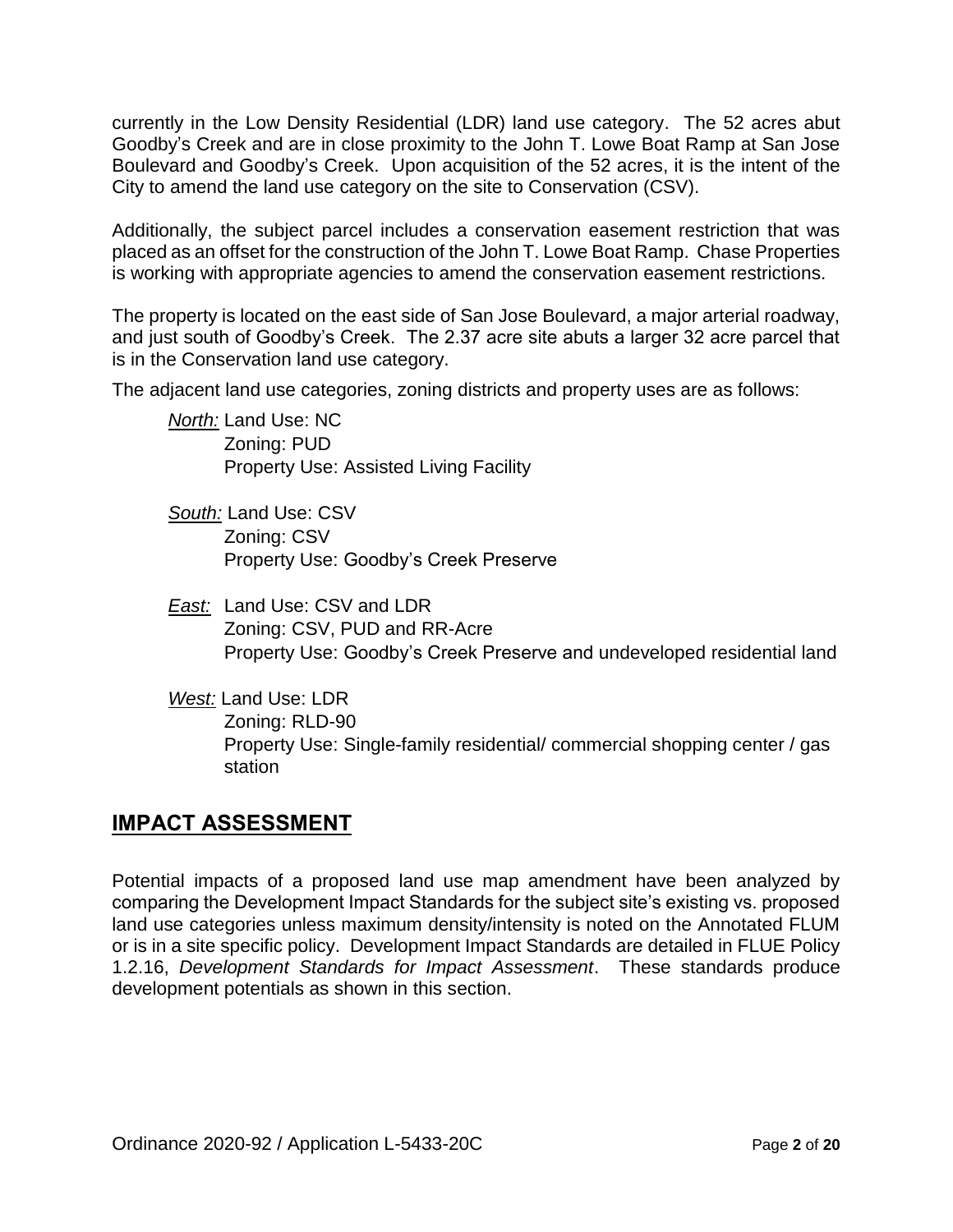| <b>Development Analysis</b>                  |                                              |                        |
|----------------------------------------------|----------------------------------------------|------------------------|
| <b>Development Boundary</b>                  | Suburban Area                                |                        |
| Roadway Frontage Classification / State Road | San Jose Boulevard- major arterial roadway / |                        |
|                                              | SR 13                                        |                        |
| Plans and/or Studies                         | <b>Southeast Vision Plan</b>                 |                        |
| <b>Site Utilization</b>                      | Current:                                     | Proposed:              |
|                                              | undeveloped                                  | Neighborhood           |
|                                              |                                              | <b>Commercial Uses</b> |
| Land Use / Zoning                            | Current:                                     | Proposed:              |
|                                              | CSV/CSV                                      | NC/CN                  |
| Development Standards for Impact             | Current:                                     | Proposed:              |
| Assessment                                   | N/A                                          | 0.45 FAR               |
| Development Potential                        | Current:                                     | Proposed:              |
|                                              | N/A                                          | 46,457 sq. ft.         |
| Net Increase or Decrease in Maximum          | N/A                                          |                        |
| Density                                      |                                              |                        |
| Net Increase or Decrease in Potential Floor  | Increase of 46,457 sq. ft.                   |                        |
| Area                                         |                                              |                        |
| <b>Population Potential</b>                  | Current:                                     | Proposed:              |
|                                              | N/A                                          | N/A                    |
| <b>Special Designation Areas</b>             |                                              |                        |
| <b>Aquatic Preserve</b>                      | NO                                           |                        |
| Septic Tank Failure Area                     | <b>YES</b>                                   |                        |
| <b>Airport Environment Zone</b>              | 300-foot Height Restriction Zone for NAS     |                        |
|                                              | Jax                                          |                        |
| <b>Industrial Preservation Area</b>          | N <sub>O</sub>                               |                        |
| <b>Cultural Resources</b>                    | N <sub>O</sub>                               |                        |
| <b>Archaeological Sensitivity</b>            | Low Sensitivity                              |                        |
| <b>Historic District</b>                     | NO                                           |                        |
| Coastal High Hazard/Adaptation Action Area   | Yes, approximately 0.30 of an acre along the |                        |
|                                              | southeast corner of the site                 |                        |
| Groundwater Aquifer Recharge Area            | NO-Discharge                                 |                        |
| <b>Wellhead Protection Zone</b>              | Yes, within the 750-buffer zone at the       |                        |
|                                              | northeast corner of the site                 |                        |
| <b>Boat Facility Siting Zone</b>             | N <sub>O</sub>                               |                        |
| Brownfield                                   | N <sub>O</sub>                               |                        |
| <b>Public Facilities</b>                     |                                              |                        |
| Potential Roadway Impact                     | 1,946 net new daily trips                    |                        |
| Potential Public School Impact               | N/A                                          |                        |
| <b>Water Provider</b>                        | <b>JEA</b>                                   |                        |
| <b>Potential Water Impact</b>                | Increase of 2,322.9 gallons per day          |                        |
| <b>Sewer Provider</b>                        | <b>JEA</b>                                   |                        |
| <b>Potential Sewer Impact</b>                | Increase of 1,742.1 gallons per day          |                        |
| Potential Solid Waste Impact                 | Increase of 74.33 tons per year              |                        |

#### **Impact Assessment Baseline Review**

Ordinance 2020-92 / Application L-5433-20C Page **3** of **20**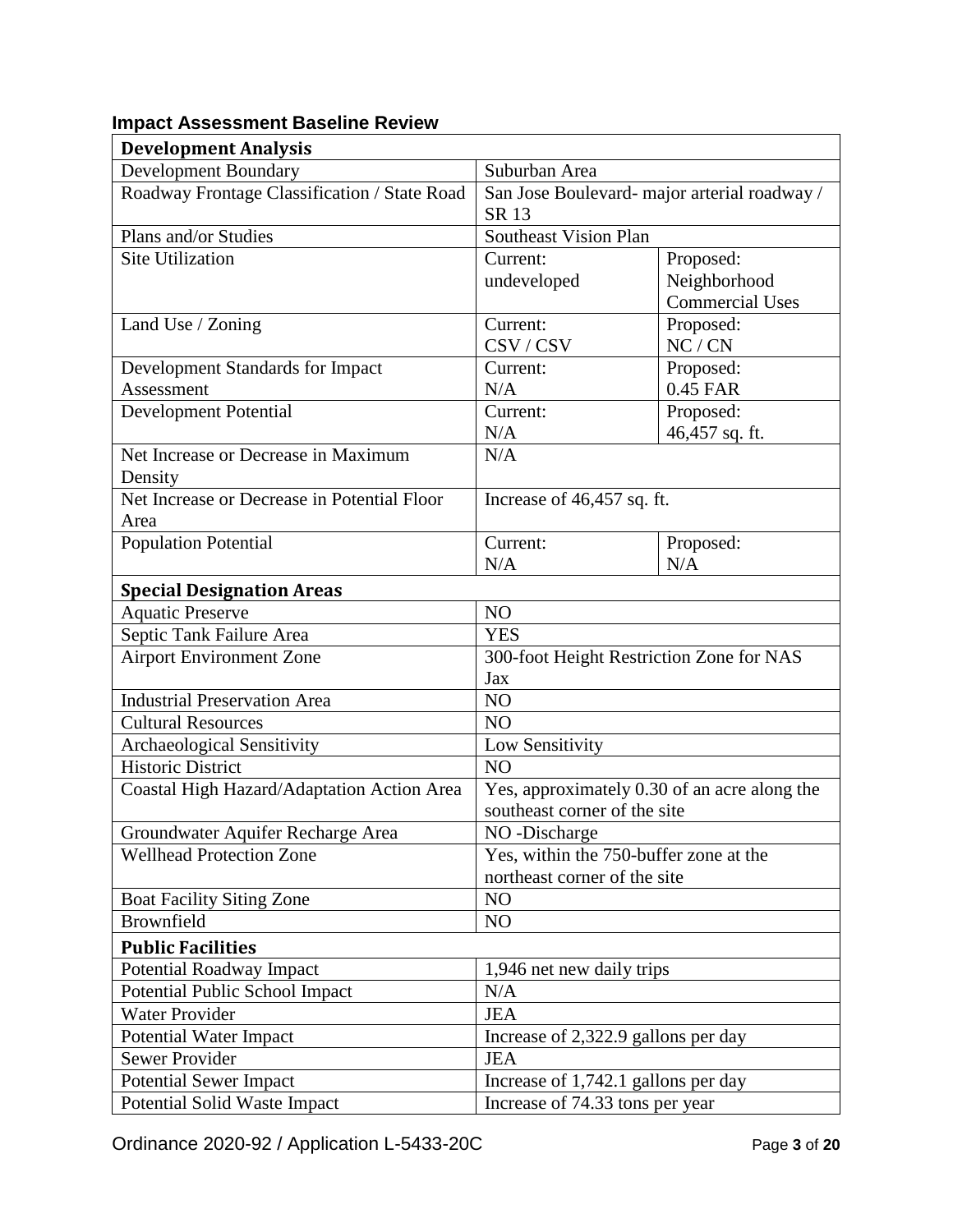| <b>Development Analysis</b>                    |                                               |
|------------------------------------------------|-----------------------------------------------|
| Drainage Basin/Sub-basin                       | Upstream of Trout River / Goodby's Creek      |
| <b>Recreation and Parks</b>                    | Goodby's Creek Preserve; John T. Lowe Boat    |
|                                                | Ramp at Goodby's                              |
| <b>Mass Transit Access</b>                     | Mandarin Express Route; St. Augustine/San     |
|                                                | <b>Jose Local Route</b>                       |
| <b>Natural Features</b>                        |                                               |
| Elevations                                     | $0-9$ feet                                    |
| Land Cover                                     | 6170 Mixed Wetland Hardwoods                  |
| <b>Soils</b>                                   | 32, Leon Fine Sand 0-2 percent slopes and 40, |
|                                                | Maurepas Muck, 0-1 percent slopes,            |
|                                                | frequently flooded                            |
| <b>Flood Zones</b>                             | AE and 0.2 Pct Annual Chance Flood Hazard     |
|                                                | along the eastern portion of the site         |
| Wetlands                                       | 6170, Mixed Wetland Hardwoods and 6210,       |
|                                                | Cypress                                       |
| Wildlife (applicable to sites greater than 50) | N/A                                           |
| acres)                                         |                                               |

#### **Utility Capacity**

The calculations to determine the water and sewer flows contained in this report and/or this spreadsheet have been established by the City of Jacksonville Planning and Development Department and have been adopted by JEA solely for the purpose of preparing this report and/or this spreadsheet. The method of calculating water and sewer flows in order to properly size infrastructure shall continue to be based on JEA's Water, Sewer and Reuse for New Development Projects document (latest edition).

According to the land use amendment application, the site will be served by JEA for both water and sewer.

#### Future Land Use Element

Policy 1.2.9 Require new development and redevelopment in the Central Business District, Urban Priority Area, Urban Area, and Suburban Area to be served by centralized wastewater collection and potable water distribution systems when centralized service is available to the site. New septic tanks in this area maybe permitted only as interim facilities pursuant to the requirements of the Sanitary Sewer Sub-Element.

#### **Transportation**

The Planning and Development Department completed a transportation analysis and determined that the proposed amendment will result in 1,946 net new daily external trips. This analysis is based upon the comparison of what potentially could be built on that site (as detailed in FLUE Policy 1.2.16 Development Standards for Impact Assessment) versus the maximum development potential. Trips generated by the new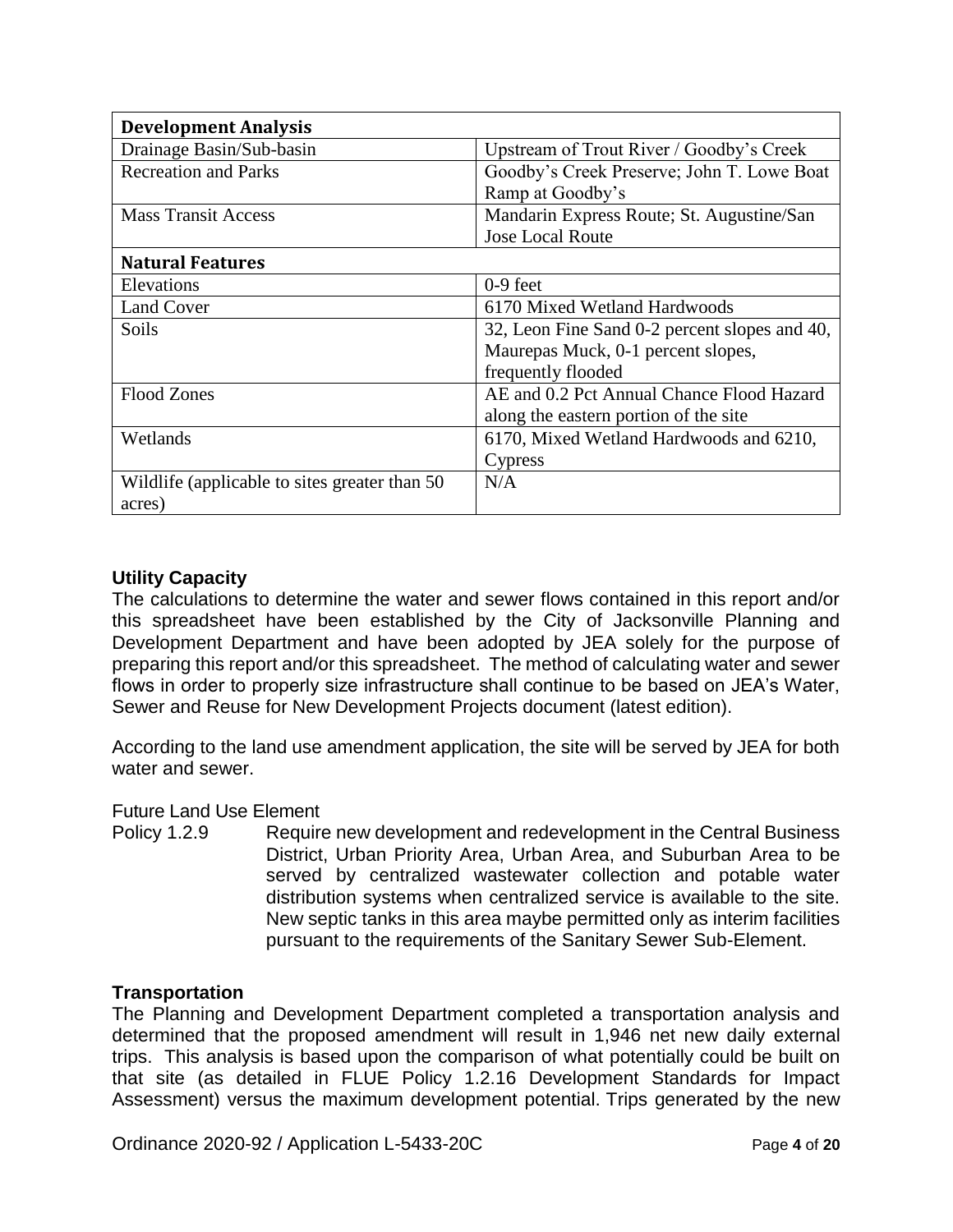development will be processed through the Concurrency and Mobility Management System Office. A copy of the transportation analysis is on file with the Planning and Development Department.

Transportation Element

Policy 1.2.1 The City shall use the Institute of Transportation Engineers *Trip Generation Manual*, latest edition, to determine the number of trips to be produced or attracted to a particular land use when assessing a traffic impact.

#### Capital Improvements Element

Policy 1.6.1 Upon adoption of the Mobility Plan implementing ordinance, the City shall cease transportation concurrency and use a quantitative formula for purposes of assessing a landowner's mobility fee for transportation impacts generated from a proposed development, where the landowner's mobility fee shall equal the cost per vehicle miles traveled (A); multiplied by the average vehicle miles traveled per Development Area (B); multiplied by the daily trips (C); subtracted by any trip reduction adjustments assessed to the development.

#### Supplemental Transportation Information

**Objective 2.4** of the Transportation Element (TE) of the 2030 Comprehensive Plan requires that the City shall coordinate the mobility circulation system with the future land uses shown on the Future Land Use Map series in order to ensure that roads, road improvements and other mobility alternative improvements are provided as necessary to support development in an economically efficient and environmentally sound manner.

**Policy 2.4.2** of the TE of the 2030 Comprehensive Plan requires that the City shall amend the adopted Comprehensive Plan to incorporate the data and analysis generated by a periodic regional transportation model and study and facilitate the implementation of the study recommendations.

These two Comprehensive Plan policies ensure that the transportation impact related to land use amendments are captured in the Long Range Transportation Plan (LRTP) that is conducted every 5 years. This analysis includes the cumulative effect of all land use amendments that were approved within this time period. This plan identifies the future transportation needs and is used to create cost feasible roadway needs that can be funded by the City's Mobility Strategy Plan.

Mobility needs vary throughout the city and in order to quantify these needs, the city was divided into 10 Mobility Zones. The Mobility Strategy Plan identifies specific transportation strategies and improvements to address traffic congestion and mobility needs for each mode of transportation. The project site is located in Mobility Zone 1.

Existing available roadway capacity for the vehicle/truck mode for the entire zone was tested based on volume demand to capacity ratio (V/C), where the average daily traffic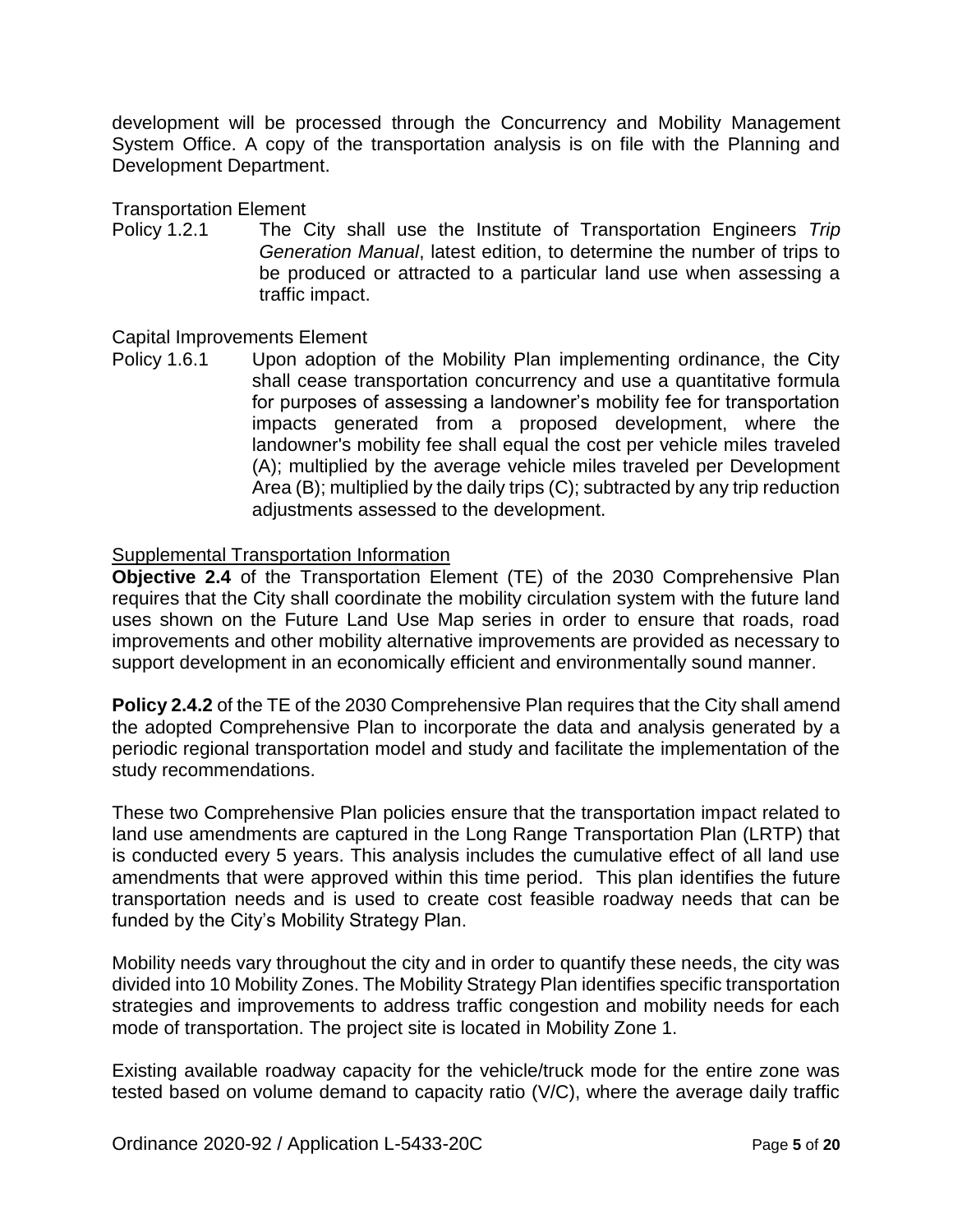volumes determined from the most recent City of Jacksonville traffic count data were compared to the *Maximum Service Volumes* (*MSV*) from the current *FDOT Quality/Level of Service Handbook (2012*) for each functionally classified roadway within the zone. A V/C ratio of 1.0 indicates the roadway network is operating at its capacity.

The result of the V/C ratio analysis for the overall Mobility Zone 1 is **0.74**.

The proposed land use amendment based on impact assessment standards has the development potential of 46,457 SF of commercial and generating approximately 1,946 daily vehicular trips onto the roadway network. Subject site is accessible via San Jose Boulevard (SR 13), a 6-lane divided state facility. SR 13 is subject to FDOT review and access management requirements.

#### **Airport Environment Zone**

The site is located within the 300 foot Height and Hazard Zone for the Naval Air Station Jacksonville. Zoning will limit development to a maximum height of less than 300', unless approved by the Jacksonville Aviation Authority or the Federal Aviation Administration. Uses located within the Height and Hazard Zone must not create or increase the potential for such hazards as electronic interference, light glare, bird strike hazards or other potential hazards to safe navigation of aircraft as required by Section 656.1005.1(d).

#### Future Land Use Element

Objective 2.5 Support and strengthen the role of Jacksonville Aviation Authority (JAA) and the United States Military in the local community, and recognize the unique requirements of the City's other airports (civilian and military) by requiring that all adjacent development be compatible with aviationrelated activities.

#### **Wellhead Buffer Zone**

The northeast corner of the land use amendment site is within the 750-foot buffer of a wellhead. The Environmental Quality Division reviewed the amendment for possible impacts and provided no comments.

Infrastructure Element, Sanitary Sewer Sub-Element

Policy 1.2.3 The City shall implement the Wellhead Protection Ordinance to protect its potable water supply source. Improperly constructed or maintained Hawthorne Group and Floridan Aquifer private wells in proximity to a Public Potable Water well within Duval County are potentially harmful to the drinking water supply of the City of Jacksonville. A Pathway Focused Approach to prevent migration of contamination from the shallow aquifer into the Floridan aquifer is reasonable and prudent to protect public water supplies. The intent of this policy is to protect and safeguard the health, safety and welfare of the residents of Duval County by establishing a Pathway Focused Approach to wellhead protection that safeguards the Floridan aquifer from intrusion of any contaminants that may jeopardize present and future public water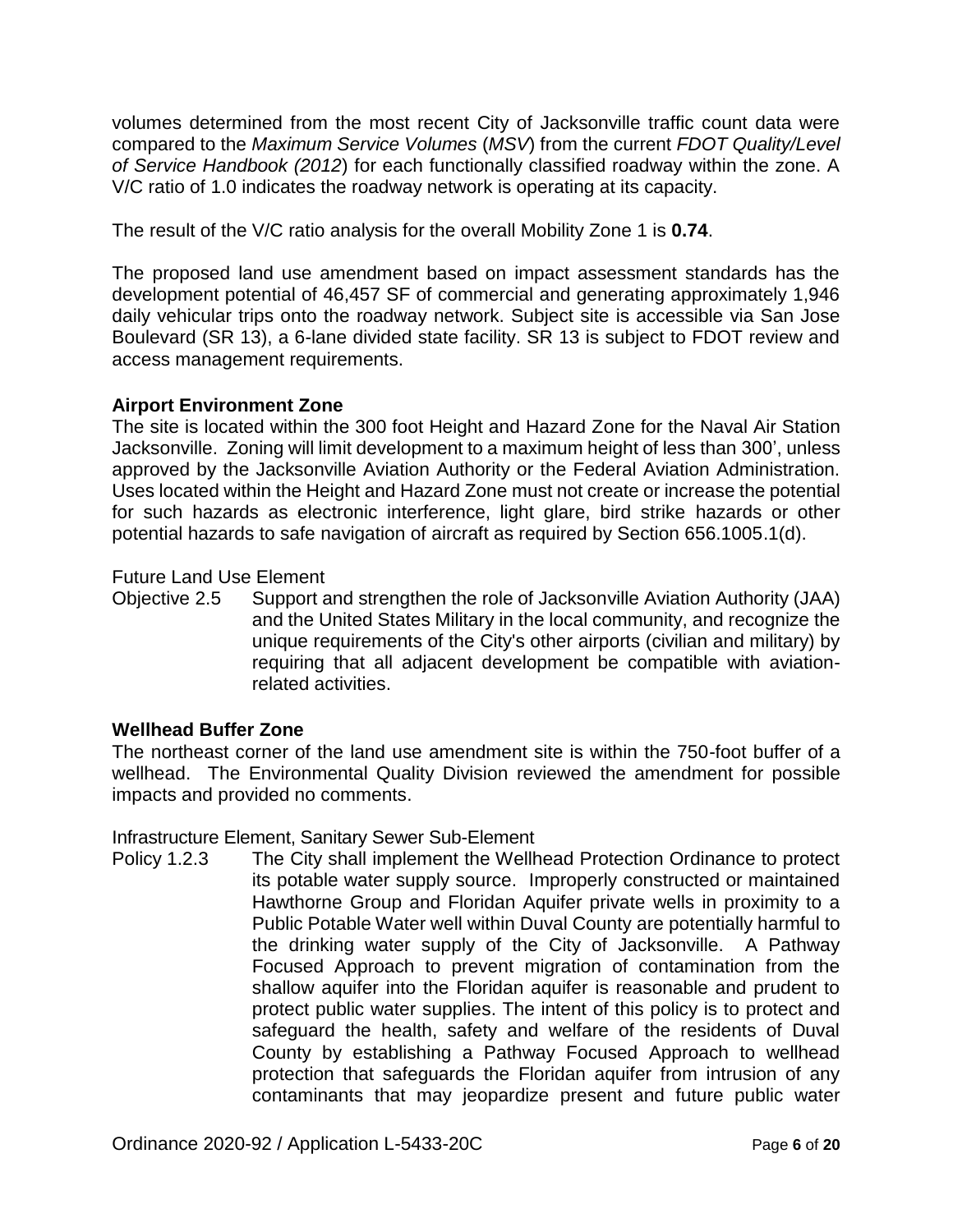supply wells.

Within Wellhead Protection Areas, the following shall apply:

1. Within a 500-foot radius around an existing Public Potable Water well, those actions and uses established by the Florida Department of Environmental Protection in Rule 62-521.400, Fla. Admin. Code shall be prohibited.

2. Pursuant to Chapter 366 City of Jacksonville Municipal Code, no existing private wells shall be deepened and no new wells shall be constructed within designated Wellhead Protection Areas that penetrate a portion of the Hawthorne Group or the Floridan Aquifer without first obtaining a well construction permit from the City of Jacksonville Environmental Quality Division (EQD) as provided in Environmental Protection Board Rule 8 and including a review of areas of known contamination at or near the proposed or existing well location. All new wells within such areas must be fully grouted.

3. Pursuant to Chapter 366 City of Jacksonville Municipal Code, abandonment of existing wells shall be in accordance with applicable SJRWMD requirements and a copy of the plugging and abandonment report shall be submitted to the EQD.

#### **Septic Tank Failure Area**

The property is located in an identified septic tank failure area. The City shall continue the effort to phase out septic tanks in defined failure areas in order to comply with Chapter 751, Jacksonville Ordinance Code. See policies of the Infrastructure Element below:

Infrastructure Element, Sanitary Sewer Sub-Element

- Policy 1.2.4 Existing septic tanks for estimated wastewater flows of 600 or less gallons per day (gpd) shall connect to the collection system of a regional utility company provided that gravity service is available via a facility within a right-of-way or easement, which abuts the property.
- Policy 1.2.5 Existing septic tanks for estimated wastewater flows exceeding 600 gallons per day (gpd) shall connect to the collection system of a regional utility company provided that a facility abuts or is within 50 feet of the property.
- Policy 1.2.8 The City shall continue the effort to phase out septic tanks in defined failure areas in conformance with Chapter 751, Ordinance Code (Septic Tank Superfund).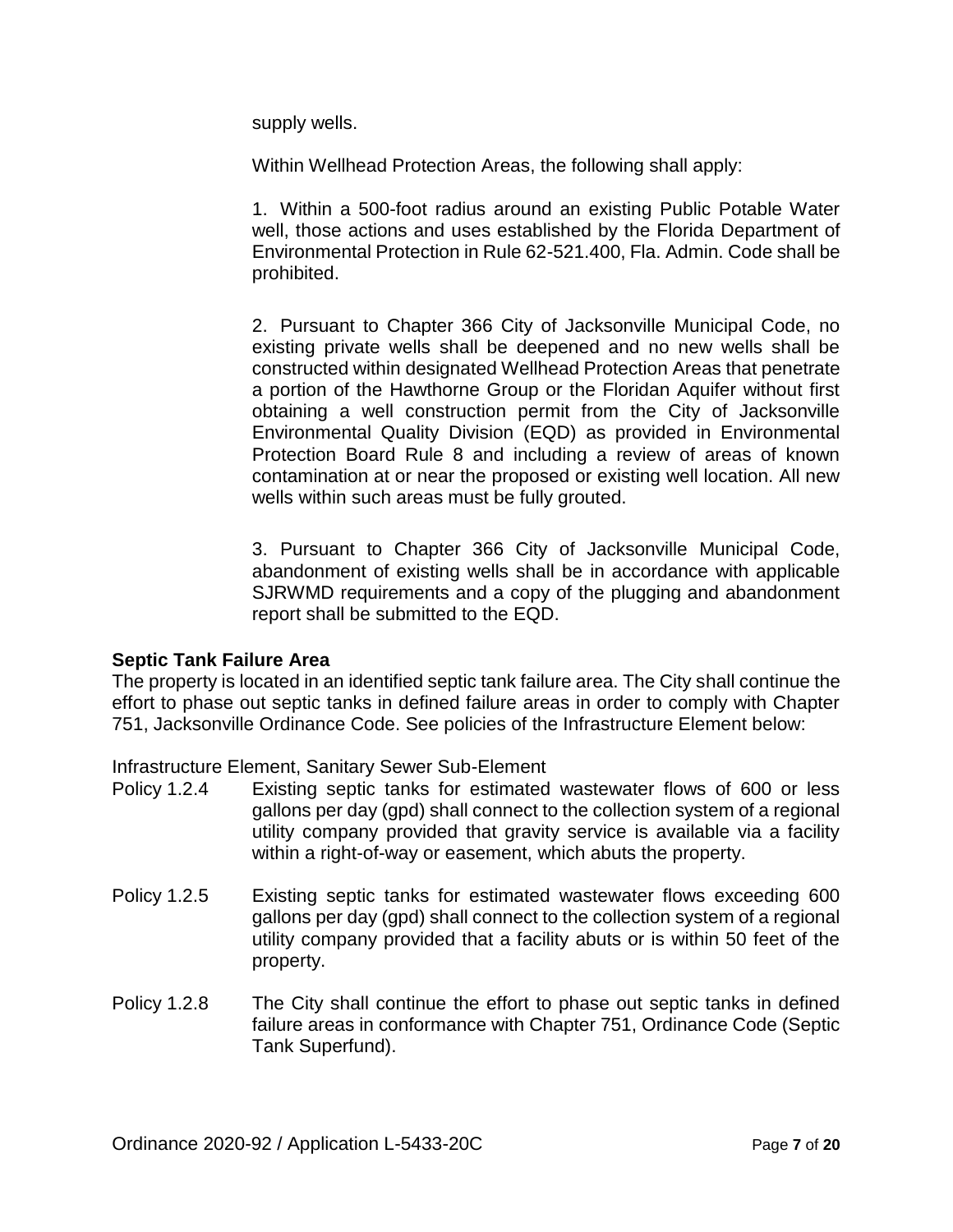#### **Flood Zones**

Approximately 0.84 of an acre of the subject site is located within the 0.2 PCT Annual Chance Flood Hazard and AE flood zones. Flood zone designations are assigned by the Federal Emergency Management Agency (FEMA). FEMA defines the various flooding characteristics of different lands based on a 100-year storm. The 100-year storm or Special Flood Hazard Area (SFHA) refers to a flood occurring from a storm event that happens an average of every 100 years. This does not mean that a storm of this type will happen every 100-years. There is a 1-percent chance that a storm of this magnitude will occur in any given year.

The 0.2 PCT Annual Chance Flood Hazard flood zone is defined as areas within the 500 year floodplain and outside of the SFHA. Flood insurance is not mandatory within these flood zones. The areas are deemed to be subject to moderate flood hazards. The AE flood zone is defined as areas within the 100-year floodplain or SFHA where flood insurance is mandatory. Any development within the floodplain will be required to comply with Chapter 652, the Floodplain Management Ordinance.

#### **Coastal High Hazard Area (CHHA) / Adaptation Action Area (AAA)**

Approximately 0.30 of an acre of the subject site is located within a Coastal High Hazard Area (CHHA) and Adaptation Action Area (AAA), as defined by Sections 163.3178(2)(h) and 163.3164(1), Florida Statutes. The portion of the property within the CHHA/AAA is along the southeast corner of the subject site. The amendment request for the subject site is to change the land use designation from CSV to NC. Site design should cluster development away and avoid development in the CHHA/AAA.

Conservation/Coastal Management Element

- Objective 7.4 Limit development density and intensity within the Coastal High Hazard Area (CHHA) and direct it outside of the CHHA, and mitigate the impact of natural hazards in the area.
- Policy 7.4.8 The City shall promote, in instances where a proposed project is located within the CHHA, the clustering of uses. Such clustering will be used to limit the acreage within the CHHA that will be affected by the proposed development, and will serve to limit the amount of infrastructure provided within the CHHA. To demonstrate compliance with the clustering concept identified in this policy, proposed site plans may be required to include conditions that restrict future development on any other portion of the site within the CHHA and /or place a conservation easement on any remaining wetlands within the CHHA not already proposed for impacts.
- Policy 11.5.2 The City shall consider the implications of the AAA when reviewing changes to the use, intensity and density of land lying within the AAA.

#### Policy 11.5.3 The City shall recognize existing regulations, programs and policies that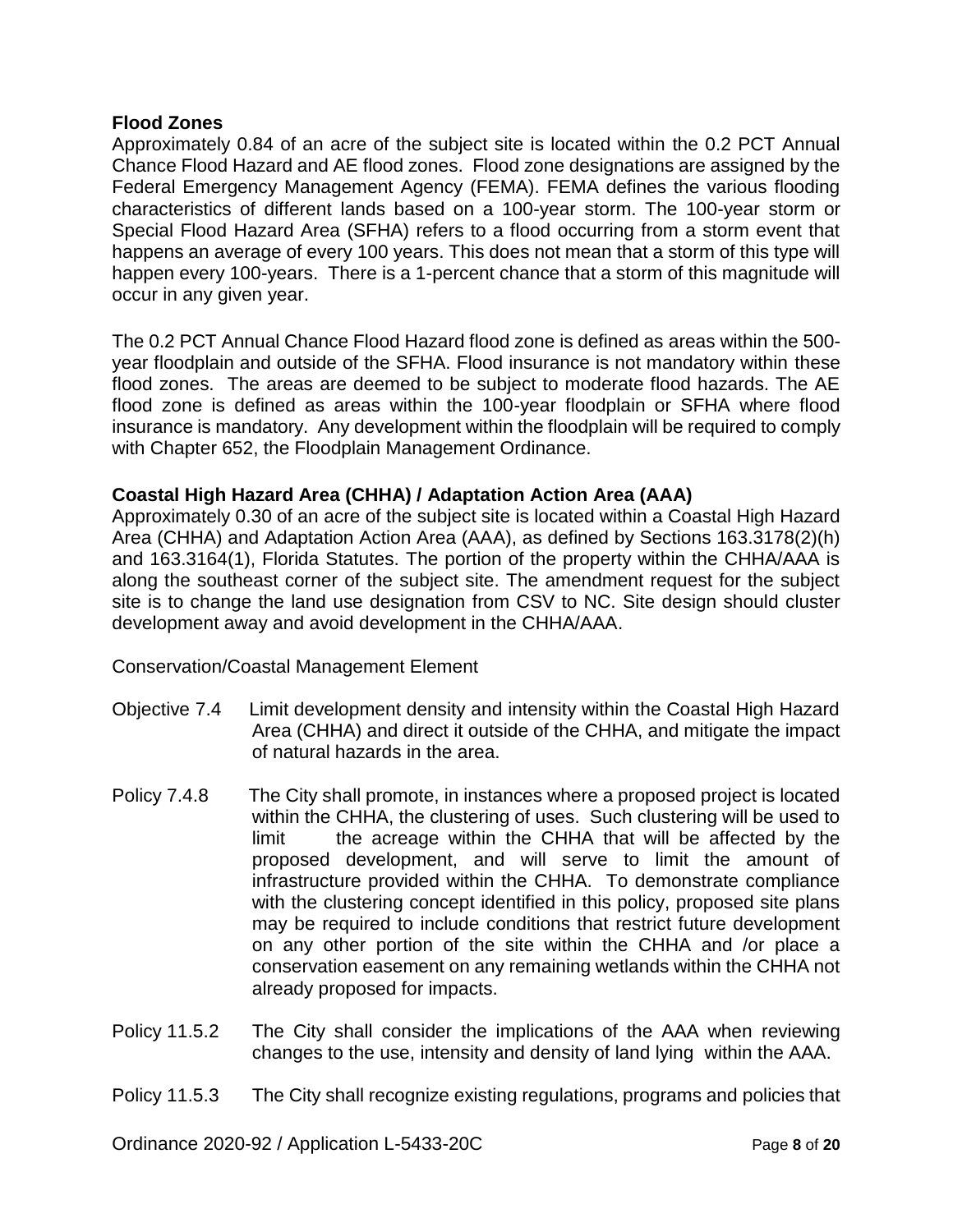overlap with the AAA and that are currently in place to limit public investment and address appropriate development and redevelopment practices related to flooding. These regulations, programs and policies include but are not limited to the floodplain management ordinance, CHHA policies, the Local Mitigation Strategy and the Post Disaster Redevelopment Plan and shall only be applied in cases where such regulation would otherwise apply to a development or redevelopment project.

#### **Wetlands**

Review of City data indicates the potential existence of wetlands on the subject site and as such, based upon the city's geographic information data, the Planning and Development Department has determined the general location, type(s), size, quality and functional value of all wetlands located within the boundaries of the application site. Based on the information noted below, the proposed amendment may be consistent with the Conservation/Coastal Management Element (CCME) wetlands policies.

Wetlands Characteristics:

| <b>Approximate Size:</b>               | 0.37 of an acre                                                                                                                                                                                                                                                                                                                                                                          |
|----------------------------------------|------------------------------------------------------------------------------------------------------------------------------------------------------------------------------------------------------------------------------------------------------------------------------------------------------------------------------------------------------------------------------------------|
| General Location(s):                   | Category II wetlands are located along the southeastern<br>corner of the site.                                                                                                                                                                                                                                                                                                           |
| <b>Quality/Functional Value:</b>       | The Category II wetland is an isolated cypress swamp and is<br>considered to have a high functional value due to its water<br>filtration attenuation and flood water storage capacity. The<br>Category II wetlands overlap with the CHHA/AAA on the site.                                                                                                                                |
| Soil Types/<br><b>Characteristics:</b> | Leon fine sand, 0-2 percent slopes – nearly level, poorly<br>drained and very poorly drained, sandy soils. These soils<br>formed in thick beds of marine sand. They are in flatwoods<br>and tidal marshes. The soils are slowly permeable to rapidly<br>permeable.                                                                                                                       |
|                                        | Maurepas Muck, 0-1 percent slopes, frequently flooded-<br>nearly level, very poorly drained, organic soils. These soils<br>formed in decomposed organic materials. They are on flood<br>plains that are influenced by tidal action. The soils are rapidly<br>permeable. Generally, the high water table is at or near the<br>surface and areas are frequently flooded for brief periods. |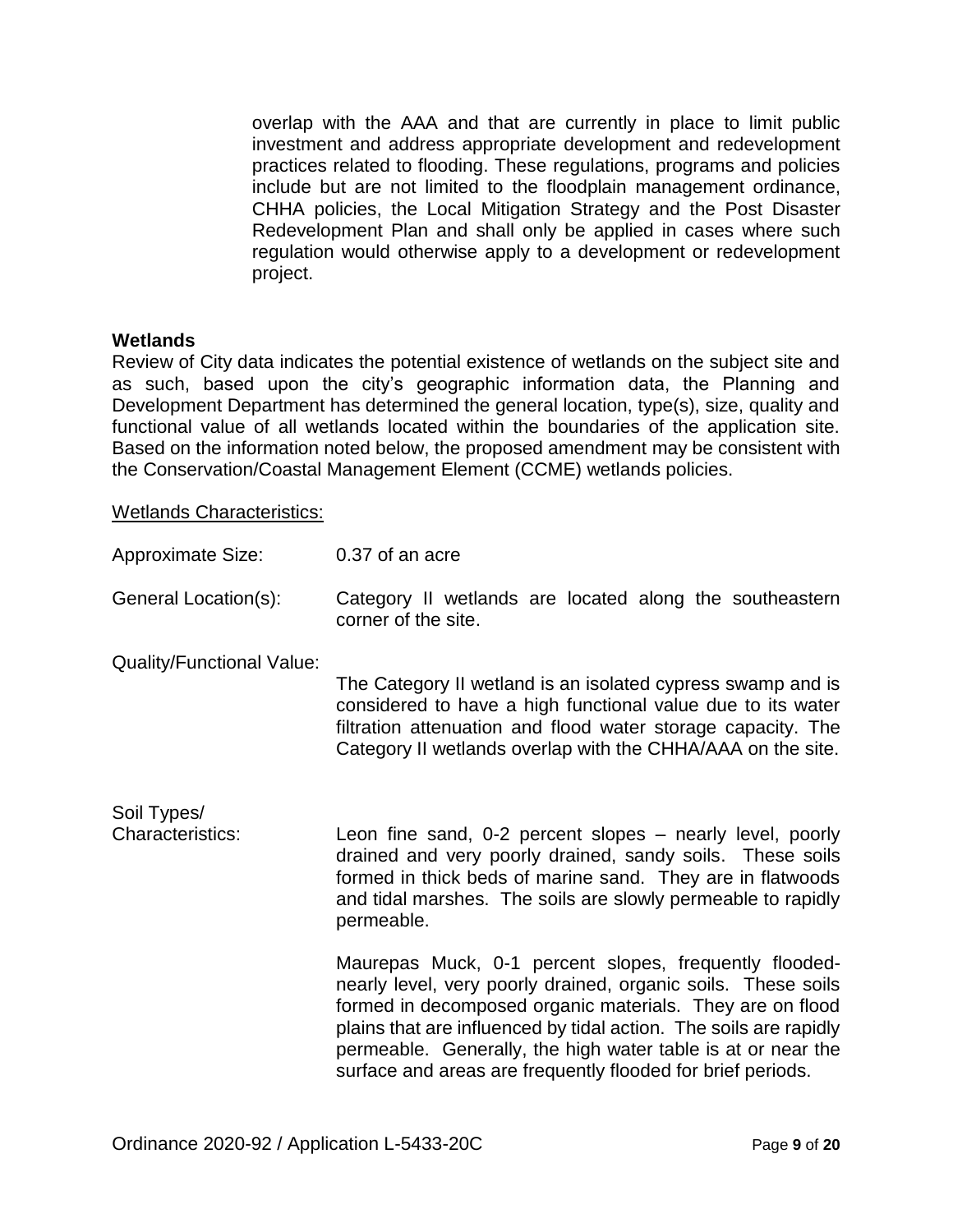| <b>Wetland Category:</b>                       | Category II, approximately 0.37 of an acre along the<br>southeastern portion of the site                                                                                                                                                                                          |
|------------------------------------------------|-----------------------------------------------------------------------------------------------------------------------------------------------------------------------------------------------------------------------------------------------------------------------------------|
| Consistency of<br><b>Permitted Uses:</b>       | Category II – very limited allowed uses as describe in and<br>subject to limitations put forth in CCME Policy 4.1.5                                                                                                                                                               |
| <b>Environmental Resource</b><br>Permit (ERP): | Not provided; the subject parcel includes a conservation<br>easement restriction that was placed as an offset for the<br>construction of the John T. Lowe Boat Ramp. Chase<br>Properties is working with appropriate agencies to remove the<br>conservation easement restrictions |
| Wetlands Impact:                               | Insufficient information to determine impacts. Upon submittal<br>at site plan review, the site plan will be evaluated for<br>compliance with wetlands policies.                                                                                                                   |
| <b>Associated Impacts:</b>                     | The wetlands are associated with the 0.2 PCT Annual Chance<br>Flood Hazard and AE flood zones. The Category II wetlands<br>overlap with the CHHA/AAA on the site.                                                                                                                 |
| <b>Relevant Policies:</b>                      | See below                                                                                                                                                                                                                                                                         |

#### Conservation/Coastal Management Element

#### **CCME Policy 4.1.3**

The following performance standards shall apply to all development, except public utilities and roadways, permitted within Category I, II, and III wetlands:

(a) Encroachment

Encroachment in Category I, II, or III wetlands is the least damaging and no practicable on-site alternative exists; and

(b) No net loss

Development is designed and located in such a manner that there is no net loss to the wetland functions including but not limited to:

- i the habitat of fish, wildlife and threatened or endangered species,
- ii the abundance and diversity of fish, wildlife and threatened or endangered species,
- iii the food sources of fish and wildlife including those which are threatened or endangered,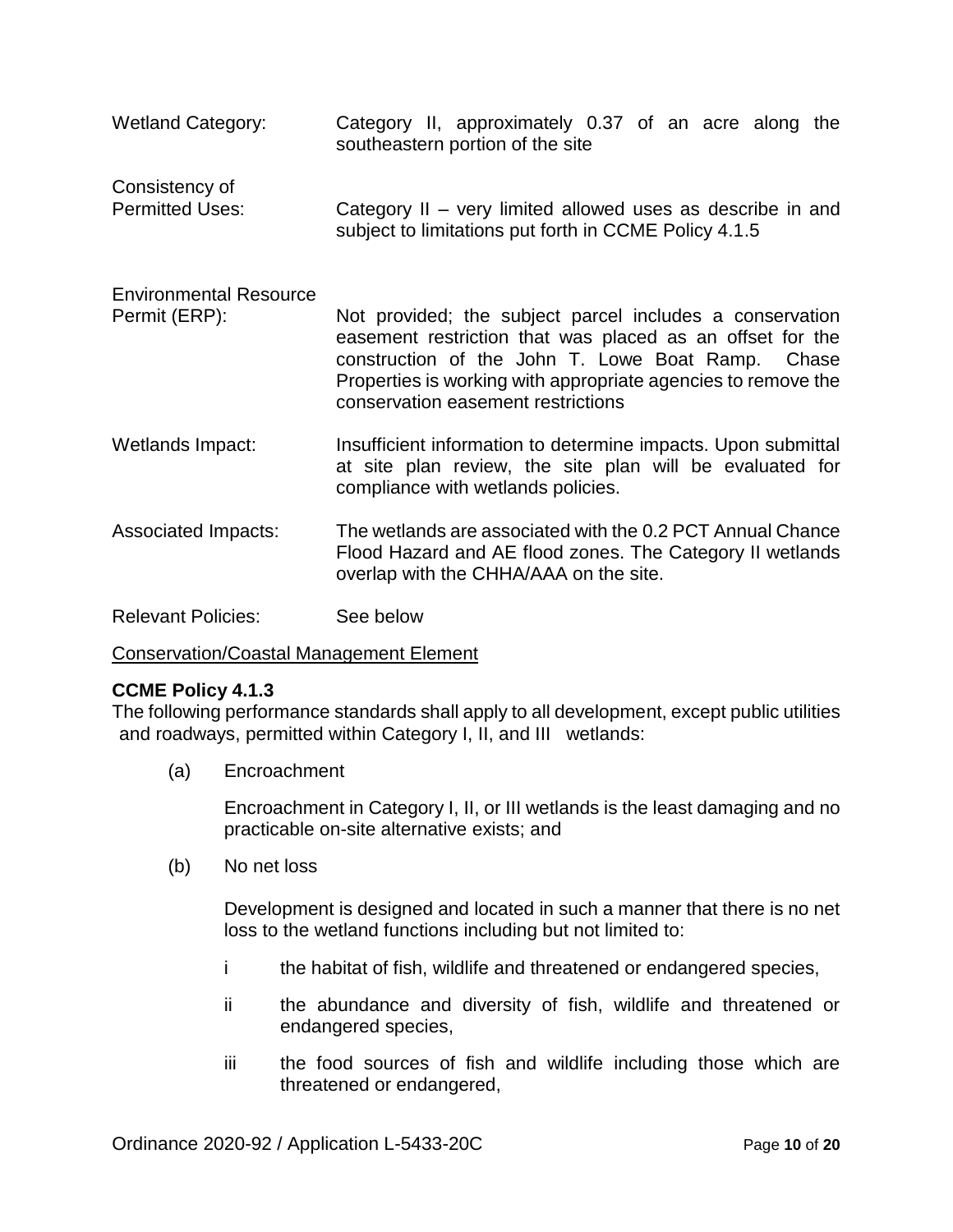- iv the water quality of the wetland, and
- v the flood storage and flood conveyance capabilities of the wetland;
- (c) Floodplain protection

Buildings are built at an elevation of sufficient height to meet the designated flood zone standards as set forth by the Federal Emergency Management Agency. The design must be in conformance with Chapter 652 (Floodplain Regulations) of the Ordinance Code; and

(d) Stormwater quality

In the design and review of developments which will discharge stormwater into the Category I, II, or III wetlands the following performance standards shall be used to protect water quality:

- i Issuance of a Management and Storage of Surface Waters permit pursuant to Chapter 40C-4 or 40C-40, F.A.C. or a stormwater permit issued pursuant to Chapter 40C-42, F.A.C., provides assurances necessary for compliance with subsections (i) - (iv) above provided the stormwater management system is constructed in accordance with the permit; and
- ii Regular monitoring and maintenance program on an annual basis for the performance of stormwater treatment systems
- (e) Septic tanks

Septic tanks, drainfields and/or greywater systems are located outside the Category I, II , or III wetland area and not within 75 feet of the mean high water line of tidal bodies or within 75 feet of any wetland unless the Duval County Health Department grants a variance for a hardship case pursuant to the provisions of Section 381.0065, F.S. Where public utilities are available, development is required to connect to these facilities; and

(f) Hydrology

The design of the fill shall include measures to maintain the wetlands hydrology of the site.

#### **CCME Policy 4.1.5**

The permitted uses within Category I and II wetlands shall be limited to the following land uses and associated standards, provided such use is consistent with the Future Land Use Map series (FLUMs):

(1) Conservation uses, provided the following standards are met: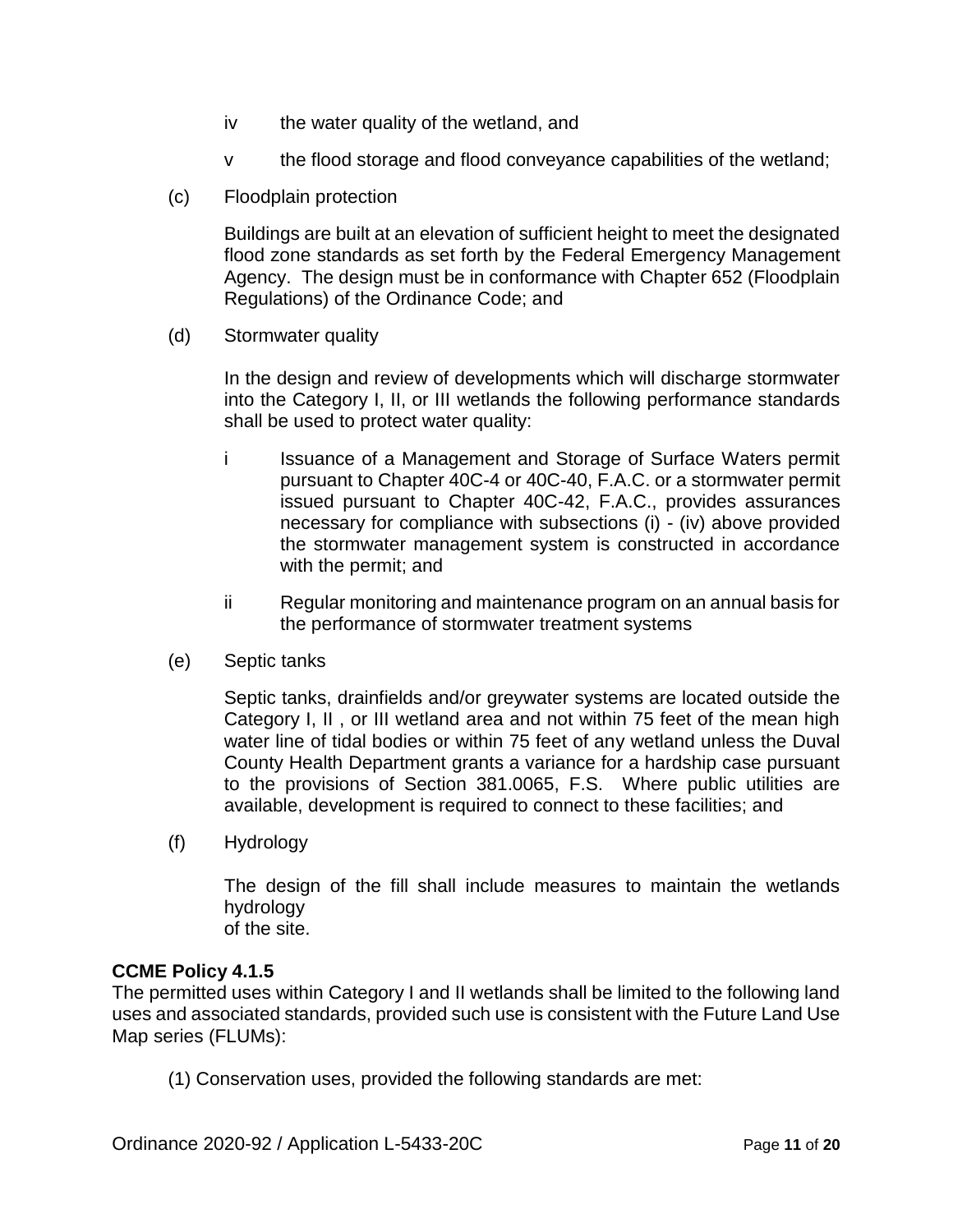(a) Dredge and fill

Dredging or filling of the Category I and II wetlands shall not exceed more than 5% of the wetlands on-site; and

(b) Vegetation

For Category I wetlands:

All native vegetation outside the development area is maintained in its natural state

For Category II wetlands:

No more than 10% of the arial extent of the vegetation outside the development area may be altered or removed; and

- (2) Residential uses, provided the following standards are met:
	- (a) Density/Dredge and fill

Where lots, except for lots of record as defined in the Future Land Use Element, are located totally within the wetlands:

- i density shall not exceed one (1) dwelling unit per five (5) acres; and
- ii buildings shall be clustered together to the maximum extent practicable; and
- iii dredging or filling shall not exceed 5% of the wetlands on-site; and
- (b) Vegetation

For Category I wetlands:

All native vegetation outside the development area is maintained in its natural state

For Category II wetlands:

No more than 10% of the arial extent of the vegetation outside the development area may be altered or removed; and

- (3) Water-dependent and water-related uses, provided the following standards are met:
	- (a) Vegetation

For Category I wetlands:

All native vegetation outside the development area is maintained in its natural state

For Category II wetlands: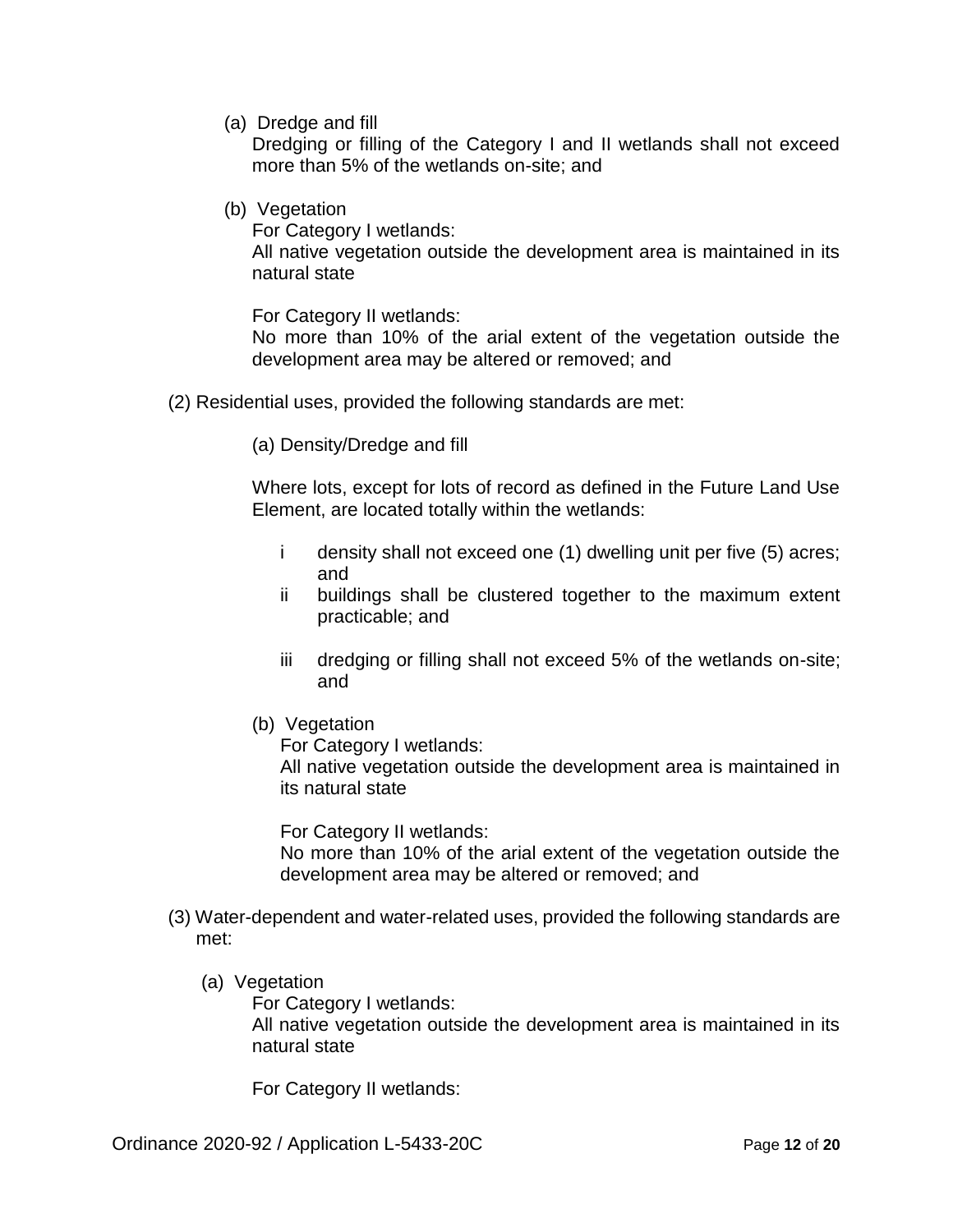No more than 10% of the arial extent of the vegetation outside the development area may be altered or removed; and

(b) Boat facilities siting and operation

Boat facilities are further subject to Objectives 10.1, 10.2, 10.3, 10.5 and 10.6 and their related policies of this element.

- (4) Access to a permitted use, subject to the requirements of (a), (b), and (f) as noted in the performance standards outlined in Policy 4.1.3 above.
- (5) Any use which can be shown to be clearly in the public interest, subject to the requirements of (a), (b), (d) and (f) as noted in the performance standards outlined in Policy 4.1.3 above.
- (6) For Category II wetlands only, silvicultural uses are allowed, provided the following standards are met:

Best Management Practices: Silviculture

Such activities are conducted in compliance with the provisions of the "Silvicultural Best Management Practices Manual", as may be amended, published by the Florida Division of Forestry, Department of Agriculture and Consumer Services.

#### Future Land Use Element

#### FLUE Policy 4.1.10

The City hereby incorporates Map L-5 that depicts Salt Water Marshes, Riverine/Estuarine Wetlands and All Other Wetlands. Notwithstanding the permitted land uses according to the Future Land Use Map series (FLUMs), the permitted land uses within such areas shall be limited to the permitted land uses and associated standards of Objectives 4.1, 4.2, 4.3 and 5.1 and related policies of the Conservation/Coastal Management Element.

#### **PROCEDURAL COMPLIANCE**

Upon site inspection by the Planning and Development Department on February 5, 2020, the required notices of public hearing signs were posted. Twenty (20) notices were mailed out to adjoining property owners informing them of the proposed land use change and pertinent public hearing and meeting dates.

The Citizen Information Meeting was held on February 18, 2020. No one from the public was in attendance.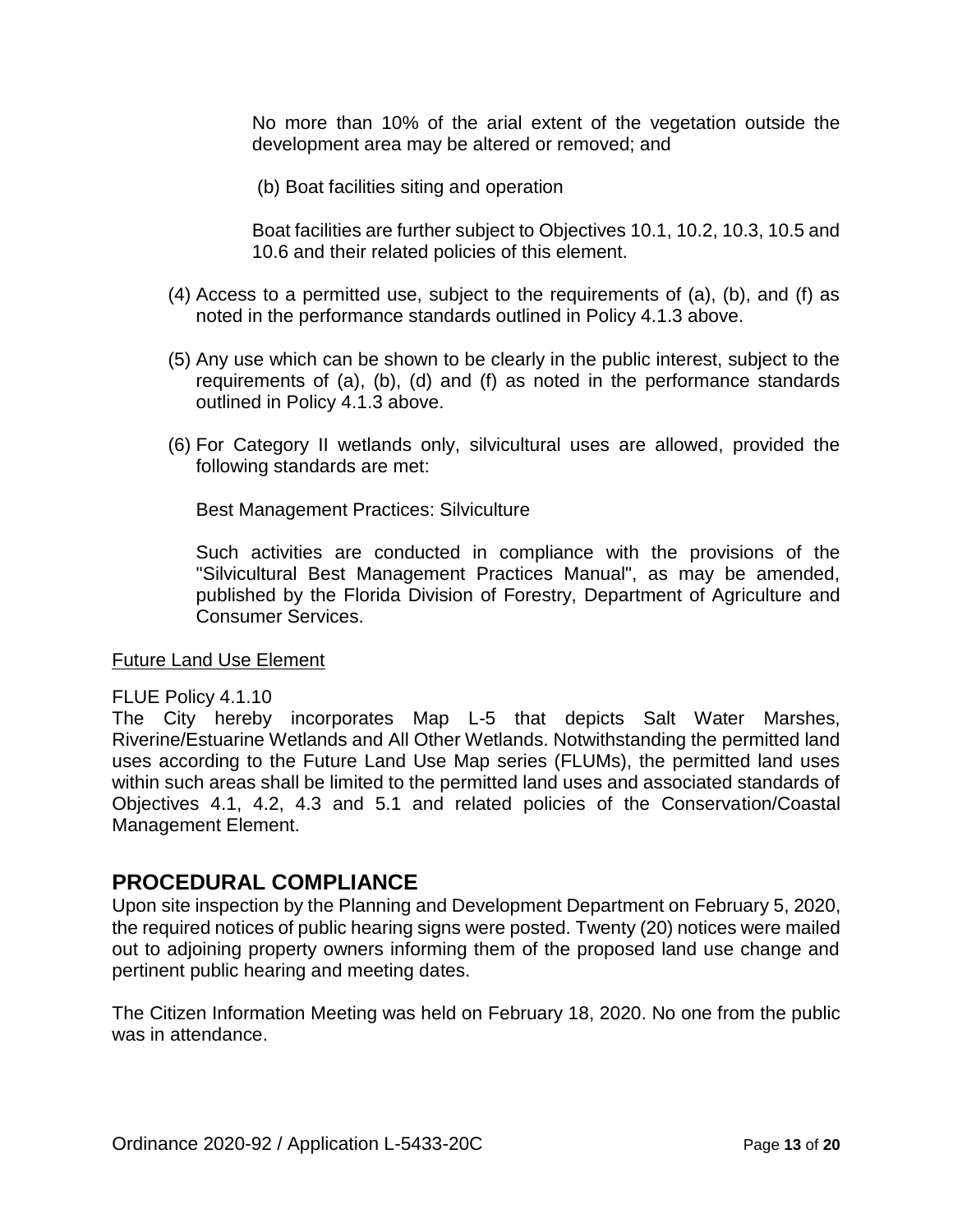#### **CONSISTENCY EVALUATION**

#### **Consistency with 2030 Comprehensive Plan Goals, Objectives and Policies** Future Land Use Element (FLUE)

- Goal 1 To ensure that the character and location of land uses optimize the combined potentials for economic benefit and enjoyment and protection of natural resources, while minimizing the threat to health, safety and welfare posed by hazards, nuisances, incompatible land uses and environmental degradation.
- Policy 1.2.9 Require new development and redevelopment in the Central Business District, Urban Priority Area, Urban Area, and Suburban Area to be served by centralized wastewater collection and potable water distribution systems when centralized service is available to the site. New septic tanks in this area maybe permitted only as interim facilities pursuant to the requirements of the Sanitary Sewer Sub-Element.
- Objective 3.2 Continue to promote and sustain the viability of existing and emerging commercial and industrial areas in order to achieve an integrated land use fabric which will offer a full range of employment, shopping, and leisure opportunities to support the City's residential areas. Plan and have an adverse impact on adjoining or nearby uses. Consider office and high density residential development as a viable alternative in land use reviews.
- Policy 3.2.1 The City shall promote development of commercial and light/service industrial uses in the form of nodes, corridor development, centers or parks.
- Policy 3.2.6 The City shall encourage neighborhood commercial uses to be located within one quarter mile of the intersections of roads classified as collector or higher on the Functional Highway Classification Map, except when such uses are an integral component of a mixed-use development, Traditional Neighborhood Development (TND), Transit Oriented Development (TOD), Rural Village or similar development. The City should prohibit the location of neighborhood commercial uses interior to residential neighborhoods in a manner that will encourage the use of local streets for non-residential traffic.
- Policy 3.2.7 The City shall implement the locational criteria of this element for commercial and industrial uses consistent with the character of the areas served, availability of public facilities, and market demands.
- Policy 7.1.1 The Planning and Development Department shall consider the land use impact on the St. Johns River and its tributaries by reviewing the future land use designation and land development regulations of those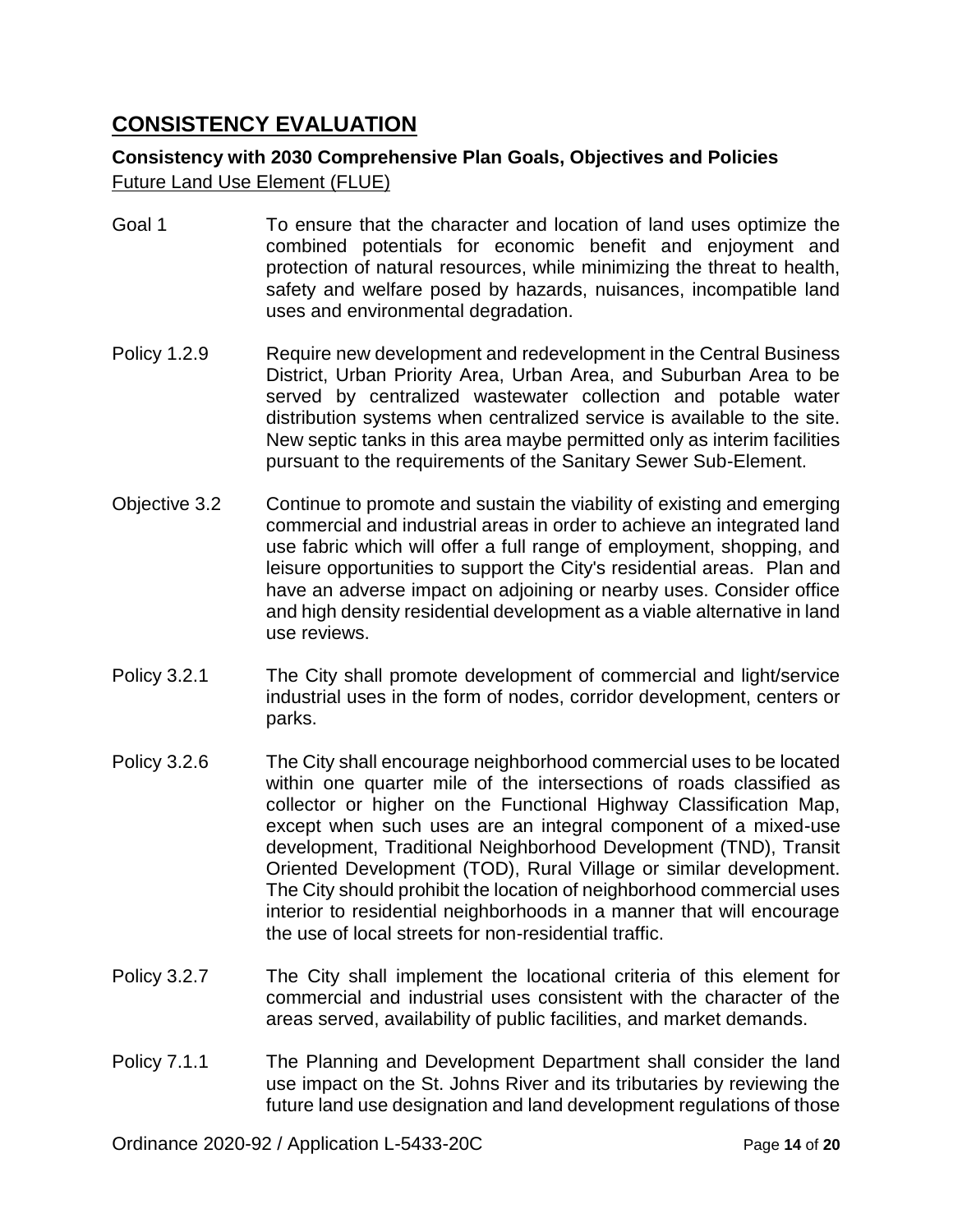properties that are contiguous with and immediately adjacent to a water body. The following concerns will be considered for those properties:

- Wetlands
- Impervious surface potential
- Coastal High Hazard Area (CHHA)
- Septic Tank Failure Areas
- Environmentally Sensitive Areas
- Flood zones
- Aquifer recharge zones
- Wellhead protection areas

#### Conservation Coastal Management Element (CCME)

- Policy 3.3.3 The City shall encourage landowners and developers to protect or preserve Environmentally Sensitive Lands within developments, where feasible. Developers will be informed, through development review processes, and provided options for preservation of these areas.
- Policy 3.3.8 The Planning and Development Department shall encourage innovative site planning techniques such as clustering of development to preserve unique natural site features.
- Goal 4 To achieve no further net loss of the natural functions of the City's remaining wetlands, improve the quality of the City's wetlands resources over the long-term and improve the water quality and fish and wildlife values of wetlands.
- Objective 4.1 The City shall protect and conserve the natural functions of its existing wetlands, including estuarine marshes. In order to achieve this objective and its associated policies, the City shall continue to work with the applicable regional, state and federal agencies charged with these regulatory responsibilities.

According to the Category Description of the Future Land Use Element (FLUE), the CSV Future Land Use category includes areas that are protected through public or private nonprofit ownership and management. Development potential in these areas is generally limited to open space, resource and recreational uses.

The Neighborhood Commercial (NC) Future Land Use Category is intended to provide commercial retail and service establishments which serve the daily needs of nearby residential neighborhoods. NC designations are preferred in locations which are supplied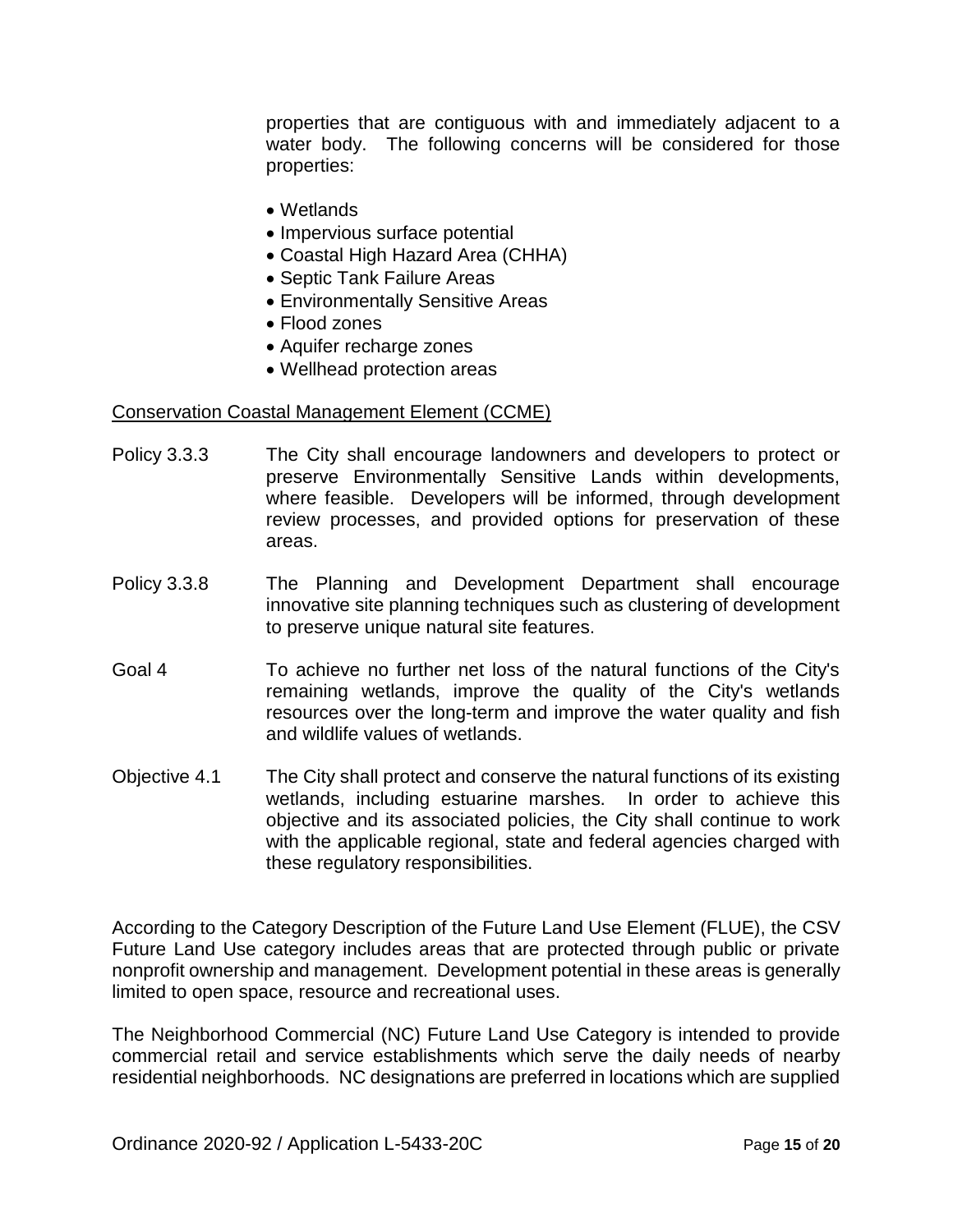with full urban services, which abut a roadway classified as a collector or higher and which are compatible with adjacent residential neighborhoods.

The proposed land use amendment to NC is located off of San Jose Boulevard (SR 13), a commercial corridor classified as a major arterial roadway. According to the application, the site has access to full urban services, including water and sewer, and is thus consistent with FLUE Policy 1.2.9. An assisted living facility in the NC land use category abuts the subject site to the north. The proposed NC land use designation would extend the existing NC land use line to the south. Further north of the site are multi-family units in the Residential-Professional-Institutional (RPI) land use category; across San Jose Boulevard west of the site are single family homes, a commercial shopping center and a gas station in the LDR land use category. The proposed land use amendment to NC would allow commercial uses consistent with the character of this area that would support the surrounding residential areas. For these reasons, the proposed amendment is consistent with FLUE Goal 1, Objective 3.2, and Policies 3.2.1 and 3.2.7 Additionally, consistent with the locational criteria for neighborhood commercial uses as identified in FLUE Policy 3.2.6, the site is within a quarter mile of the intersection with Beauclerc Road, a collector roadway.

Approximately 0.37 of an acre of Category II wetlands are located at the southeast corner of the site. The Category II wetlands overlap with the CHHA/AAA boundary and the AE and 0.2 pct. chance flood hazard flood zones. In order to conserve the environmentally sensitive portion of the site, site design should cluster development away and avoid development in the Category II wetlands and the CHHA/AAA boundary. While a proposed site plan for the amendment is not required, upon submittal at site plan review, the site plan will be evaluated for compliance with wetland policies, providing consistency with FLUE Policy 7.1.1 and CCME Goal 4, Objective 4.1 and Policies 3.3.3 and 3.3.8.

Additionally, the subject site is part of a Land Exchange Agreement with a private party pursuant to Ordinance 2020-148. As set forth in the Land Exchange Agreement, the subject 2.37 acre City of Jacksonville owned parcel will be conveyed to Chase Properties in exchange for the conveyance to the City of Jacksonville of approximately 52 acres of environmentally sensitive land currently in the Low Density Residential (LDR) land use category. The 52 acres abut Goodby's Creek and are in close proximity to the John T. Lowe Boat Ramp at San Jose Boulevard and Goodby's Creek. Consistent with CCME Goal 4 and Objective 4.1, upon acquisition of the 52 acres, it is the intent of the City to amend the land use category on the site to Conservation (CSV).

#### **Vision Plan**

The subject property is located within the boundaries of the Southeast Jacksonville Vision Plan. The Vision Plan identifies this area of San Jose Boulevard as part of a Commercial Corridor. Sub-principal 2.1 of the Southeast Vision plan recommends infill redevelopment in stable and declining areas. The site is currently undeveloped and would provide an area of infill development consistent with nearby uses, as the site has access to infrastructure, utilities, and public facilities. Additionally, the proposed changes are consistent with the Vision Plan's Guiding Principles Four and Five to "provide for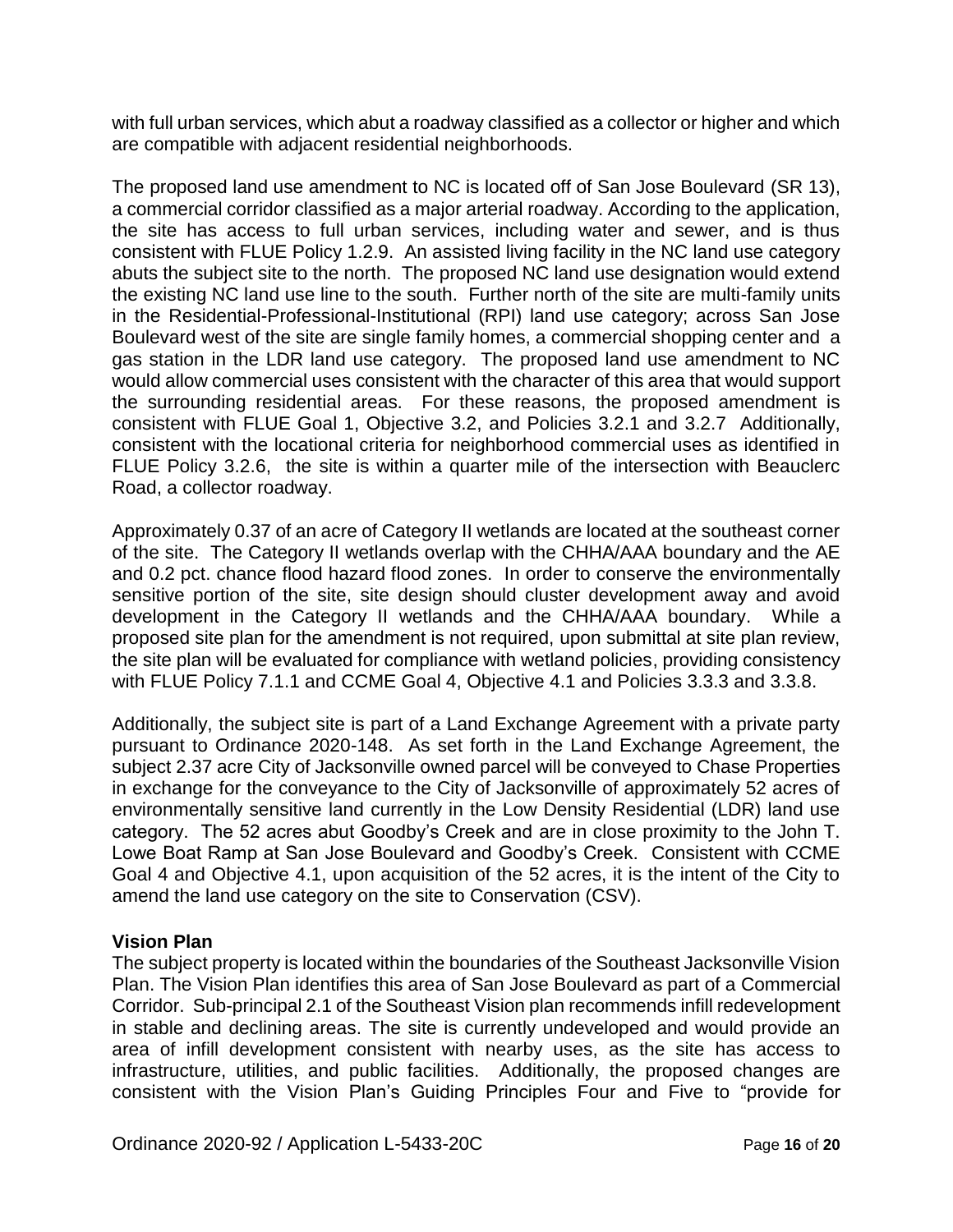economic growth" and to "provide conservation lands". While the land use amendment would encourage economic growth by integrating a mix of uses in the area, the Land Exchange Agreement would allow 52 acres of environmentally sensitive land in this same area to be protected in the CSV land use category. The proposed amendment is consistent with the recommendations of the Southeast Vision Plan.

#### **Strategic Regional Policy Plan**

The proposed amendment is consistent with the following Policy of the Strategic Regional Policy Plan, Economic Development Element:

Goal 2.3 An environment that is conducive to the creation and relocation of new businesses as well as the expansion of existing businesses in the northeast Florida region.

The proposed land use amendment promotes an environment that is conducive to the creation of new business thereby providing an opportunity to further local economic growth. Therefore, the proposed amendment is consistent with Goal 2.3 of the Strategic Regional Policy Plan, Economic Development Element.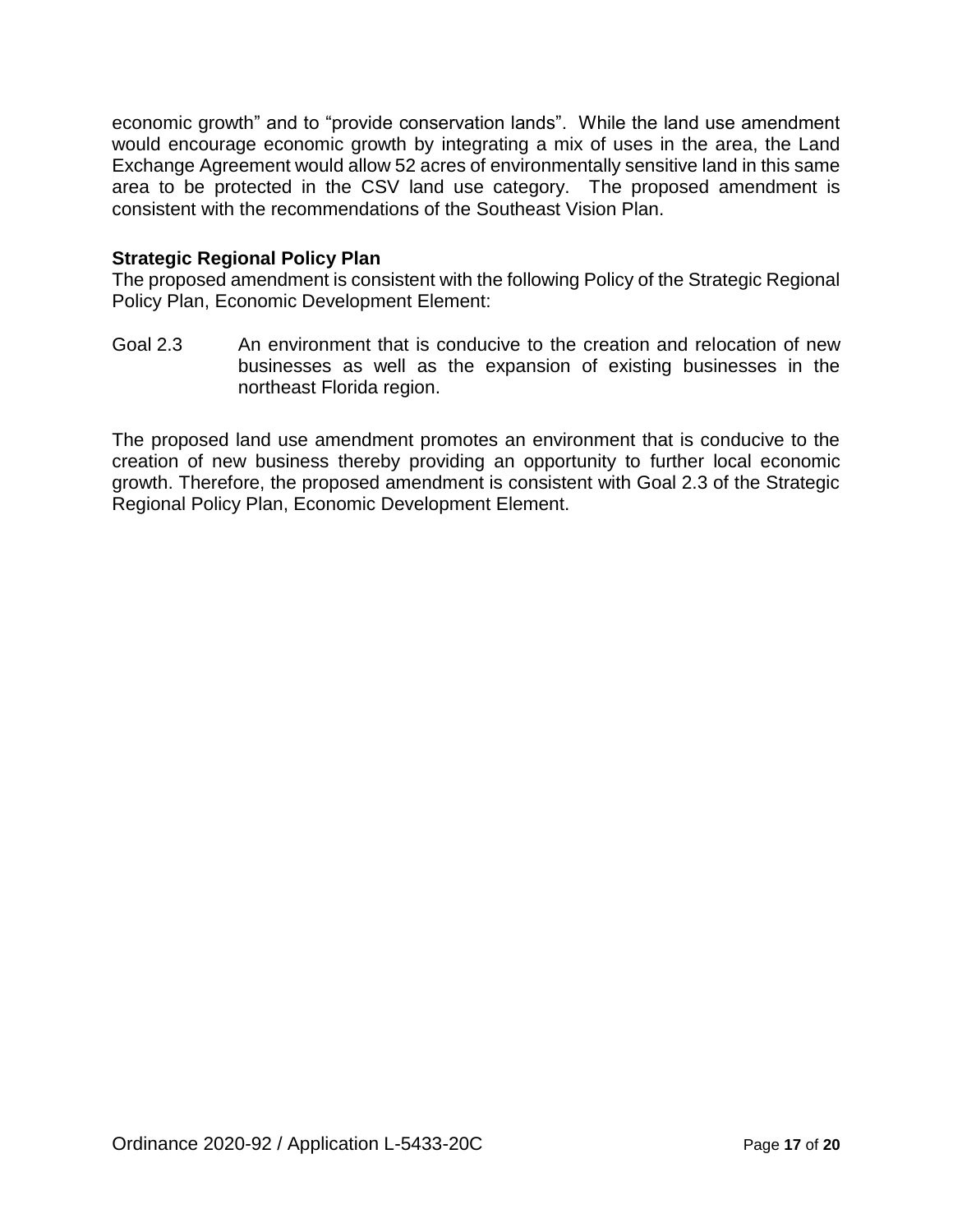

Ordinance 2020-92 / Application L-5433-20C Page **18** of **20**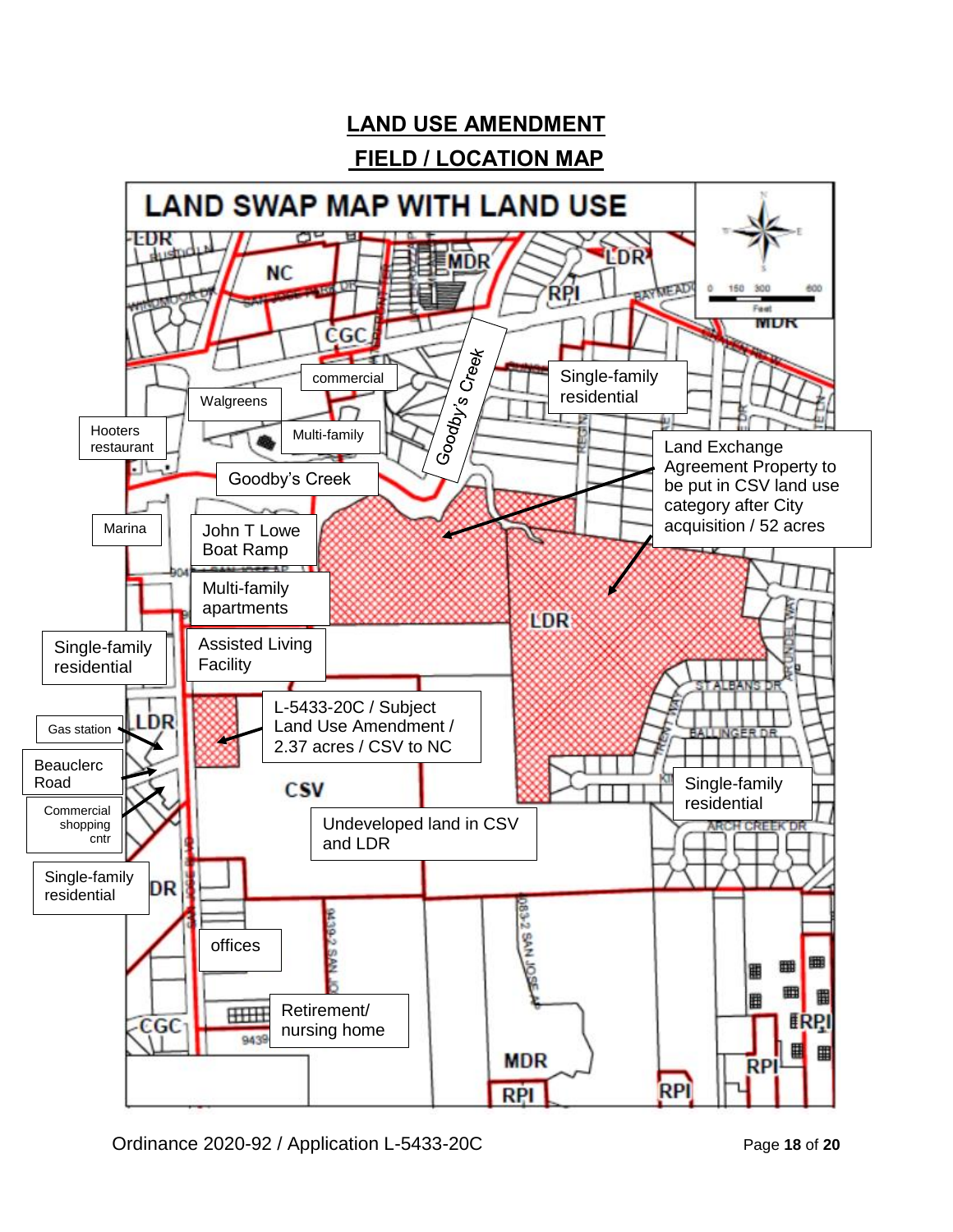# **LAND USE AMENDMENT CURRENT LAND USE MAP**